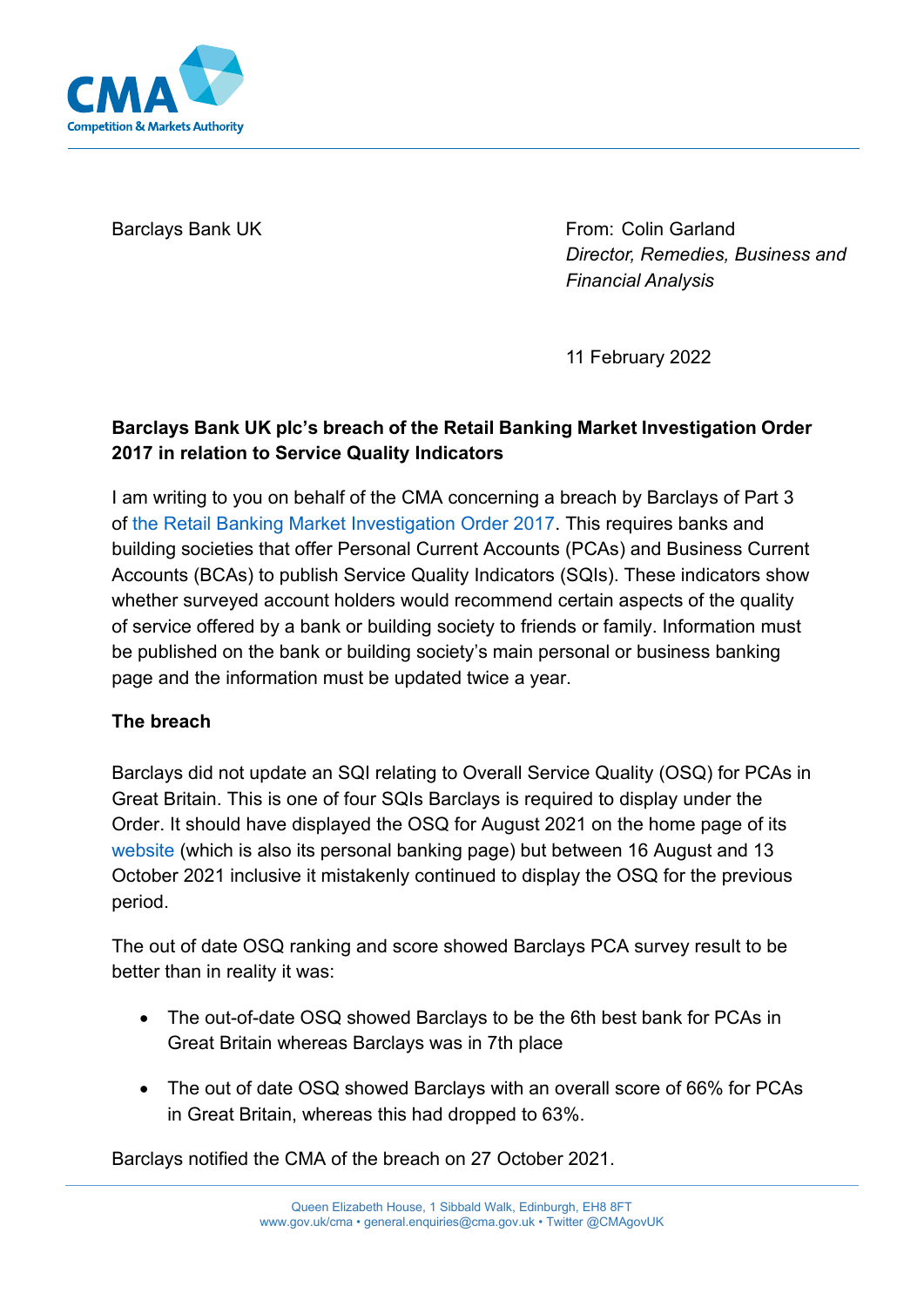The original, out of date OSQ is here:

# **Overall service quality**

We asked customers how likely they would be to recommend their personal current account provider to friends and family.

#### **Ranking**



The correct, up to date OSQ is here:



#### **The CMA's concerns**

The requirement for current account providers to publish up-to-date Service Quality Indicators, including the OSQ personal banking page requirement, is an important element of our reforms introduced following the [Market Investigation.](https://www.gov.uk/cma-cases/review-of-banking-for-small-and-medium-sized-businesses-smes-in-the-uk) This measure, in combination with other parts of our reforms, was designed to make it easier for consumers or small businesses to choose the best PCA or BCA for them. If published material is not up-to-date consumers might make decisions based on outof-date information. The Order requires banks and building societies to update Service Quality Indicators twice a year to ensure it reflects improvements (or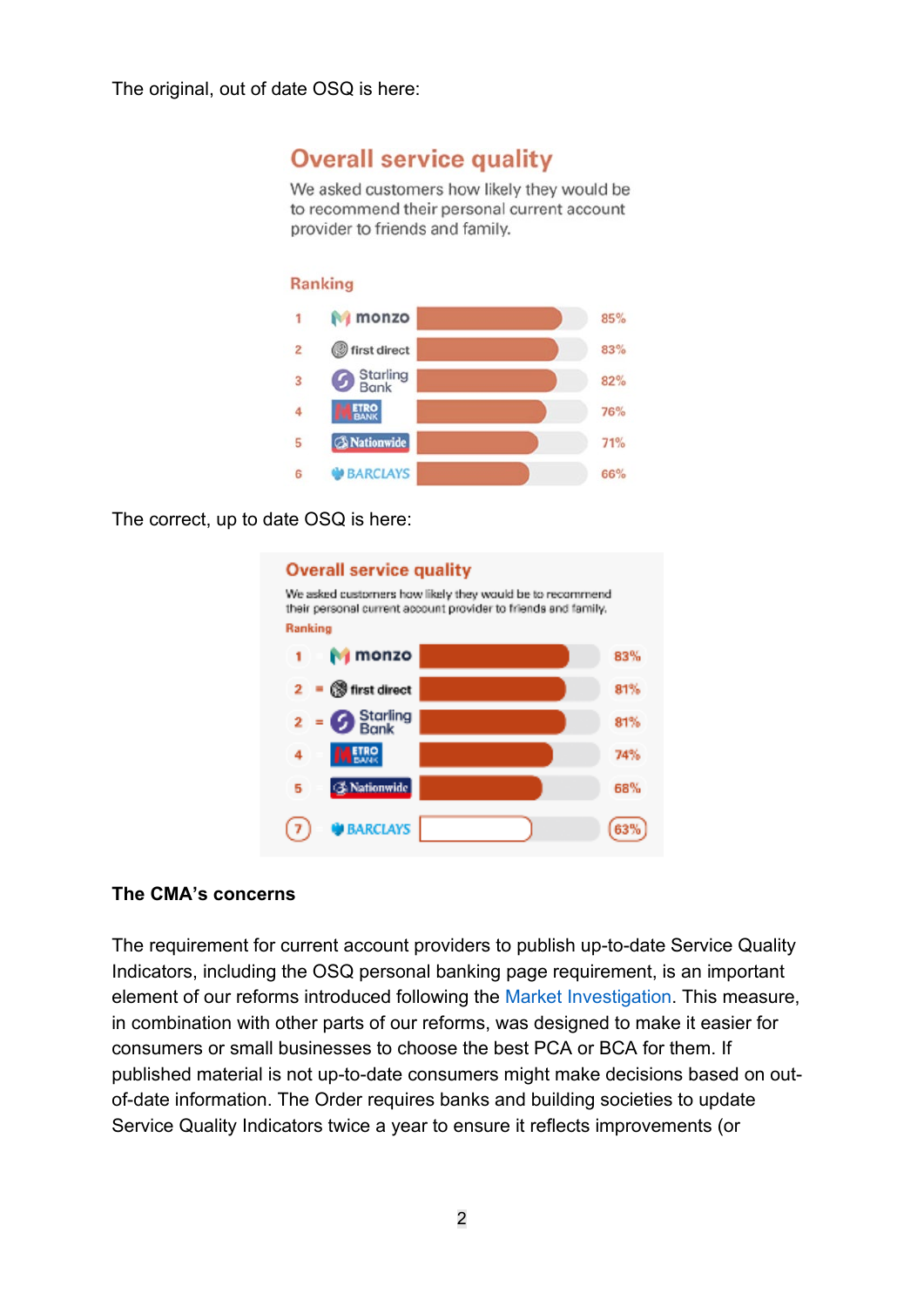deterioration) in customer service.

In this case some users may have only seen the incorrect OSQ on Barclays' personal banking homepage. Customers in Great Britain may have kept their PCA with Barclays if they solely looked at this webpage, whereas had they seen the up to date information they may have switched to a higher-scoring competitor.

## **Barclays has taken action to put things right**

I note that Barclays has taken steps to end the breach and to prevent a recurrence.

Barclays has:

- updated team inventories to reinforce the location of items that are managed and as a point of reference when initiating any changes;
- introduced regular reminders to staff on the importance of the SQIs and how to comply with the requirements;
- enhanced operational instructions across all teams involved with end to end SQI processes;
- introduced a 'four eyes' process, whereby each change is checked by two people. Individuals must record their initials and dates of when tasks are completed:
	- $\circ$  before any artwork is amended:
	- $\circ$  before approving amendments on the system to be printed/produced: and
	- o post-live once changes are implemented;
- introduced a manual validation check with SQI page owners when amends are requested to ensure that no changes are made in error; and
- introduced a further step in its internal instructions to ensure both the homepage and SQI page are confirmed as having been updated.

## **CMA assessment and next steps**

Given the action that has been taken and is being taken by Barclays, the CMA does not consider it appropriate to take further formal enforcement action in relation to this breach at present. However, the CMA will consider such action in the event of any further failures. The CMA will monitor Barclays' future compliance closely.

Yours sincerely